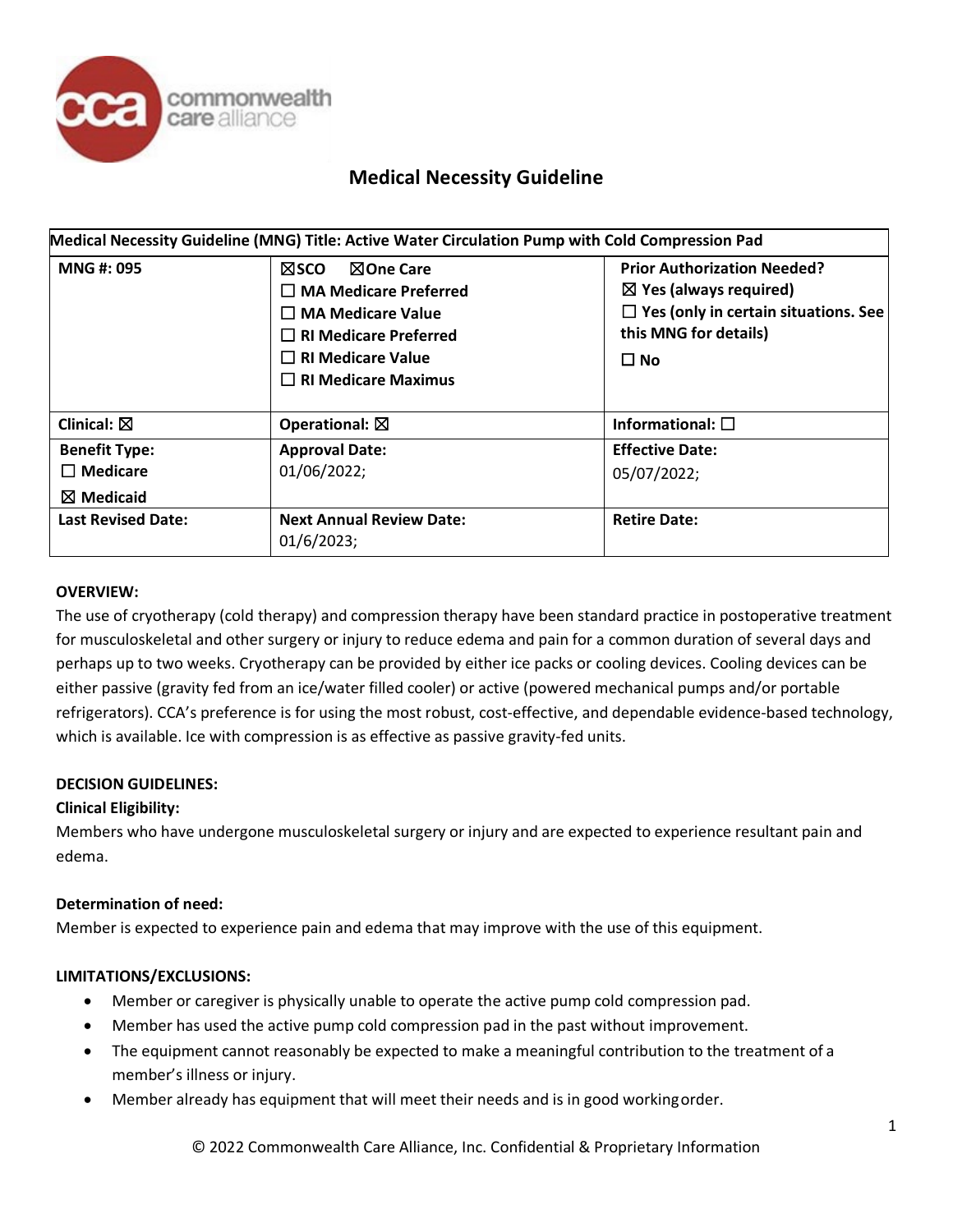

# **Medical Necessity Guideline**

- Recommended equipment is experimental in nature.
- Active pumps are only considered if ice packs, and passive gravity fed cold compression pad cannot be used.

## **Indications for Active:**

- Member and caregiver are physically unable to use ice packs, or a passive gravity fed cold compression pad;and
- Member or caregiver demonstrates the ability to set up and maintain the active pump cold compression pad.

### **KEY CARE PLANNING CONSIDERATIONS:**

- Member or caregiver demonstrates the ability to set up and maintain the device; and
- Member or caregiver demonstrates the ability to safely use the device.

## **AUTHORIZATION:** HCPCS code **E0218** requires authorization.

Documentation Requirements:

- Standard Written Order (SWO);
- Medical necessity documentation by MD, NP, or PA; and
- Manufacturer's invoice.

### **REGULATORY NOTES:**

Mass Health; 130 CMR 450.204: Medical Necessity; 130CMR 428.402 Definitions; 130CMR 409.402: Definitions**;** 130CMR 409.414 Non-covered services

### **RELATED REFERENCES:**

This MNG guide is not a rigid rule. CCA has the mission to address all of our members' complicated health needs. Care partners can identify members with Behavioral Health and HOPE (\*) challenges who may benefit from extending these guidelines to support our at-risk members' unique health challenges. CCA encourages our clinicians to clearly document our members' unique health contexts when requesting care which does not meet this formal MNG's conditions and recommendations.

\*High Opiate Patient Engagement = members with high doses of opiates whom we hope to help by treating their pain alternatively and reducing their exposure to dangerous opiates.

- 1. Bech M, Moorhen J2, Cho M1, Lavergne MR3, Stothers K1, Hoens AM2. Device or ice: the effect of consistent cooling using a device compared with intermittent cooling using an ice bag after total knee arthroplasty. Physiother Can. Winter 2015;67(1):48-55. doi: 10.3138/ptc.2013-78.
- 2. Su EP1, Perna M, Boettner F, Mayman DJ, Gerlinger T, Barsoum W, Randolph J, Lee G. A prospective, multicenter, randomised trial to evaluate the efficacy of a cryopneumatic device on total knee arthroplasty recovery. J Bone Joint Surg Br. 2012 Nov;94(11 Suppl A):153-6. doi:10.1302/0301-620X.94B11.30832.